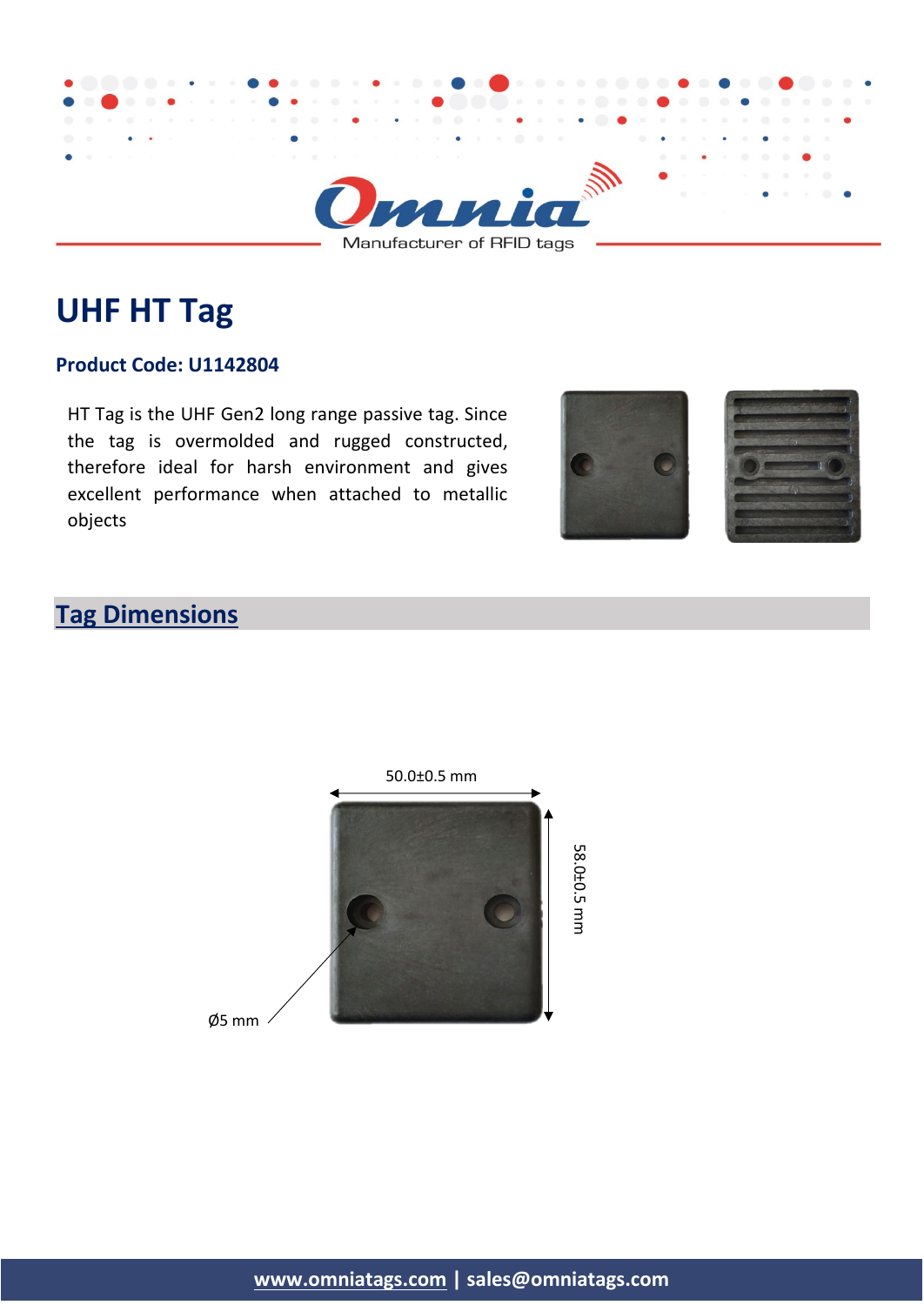## **Electrical Specifications**

| Air Interface Protocol                       | ISO/IEC 18000-6C, EPC Global C1G2       |  |
|----------------------------------------------|-----------------------------------------|--|
| <b>Operational Frequency</b>                 | 865 - 868 MHz or 902 - 928 MHz          |  |
| Chip**                                       | NXP U-Code G2XM                         |  |
| <b>Memory Configuration</b>                  | EPC-96 bits, extendible to 240bits      |  |
|                                              | TID - 96 bits unalterable unique        |  |
|                                              | User memory $-512$ bits                 |  |
|                                              | Access password - 32 bits               |  |
|                                              | Kill password - 32 bits                 |  |
| Read Range*                                  | On metal - Up to 10.0 m on Fixed Reader |  |
| Operating temperature                        | 150°C for 40 hours                      |  |
|                                              | 200°C for 30 hours                      |  |
| Storage temperature                          | $-40^{\circ}$ C to $+100^{\circ}$ C     |  |
| Ingress protection rating                    | <b>IP68</b>                             |  |
| Attachment***                                | With screw/Rivets & Adhesive            |  |
| Applicable surface                           | Metal                                   |  |
| <b>Physical and Mechanical Specification</b> |                                         |  |

| Chamical Decistance      |                                     |  |
|--------------------------|-------------------------------------|--|
| <b>Quality Assurance</b> | 100% reader tested                  |  |
| Encasement               | High temperature plastic            |  |
| Weight                   | 46g                                 |  |
| Hole dia                 | 5.0 mm                              |  |
| <b>Dimensions</b>        | $58 \times 50 \times 12 \pm 0.2$ mm |  |

### **Chemical Resistance**

Resistant to continuous exposure to salt water for 2 hours Resistant to continuous exposure to motor oil for 2 hours Additionally, abrasion resistant against HCL and IPA